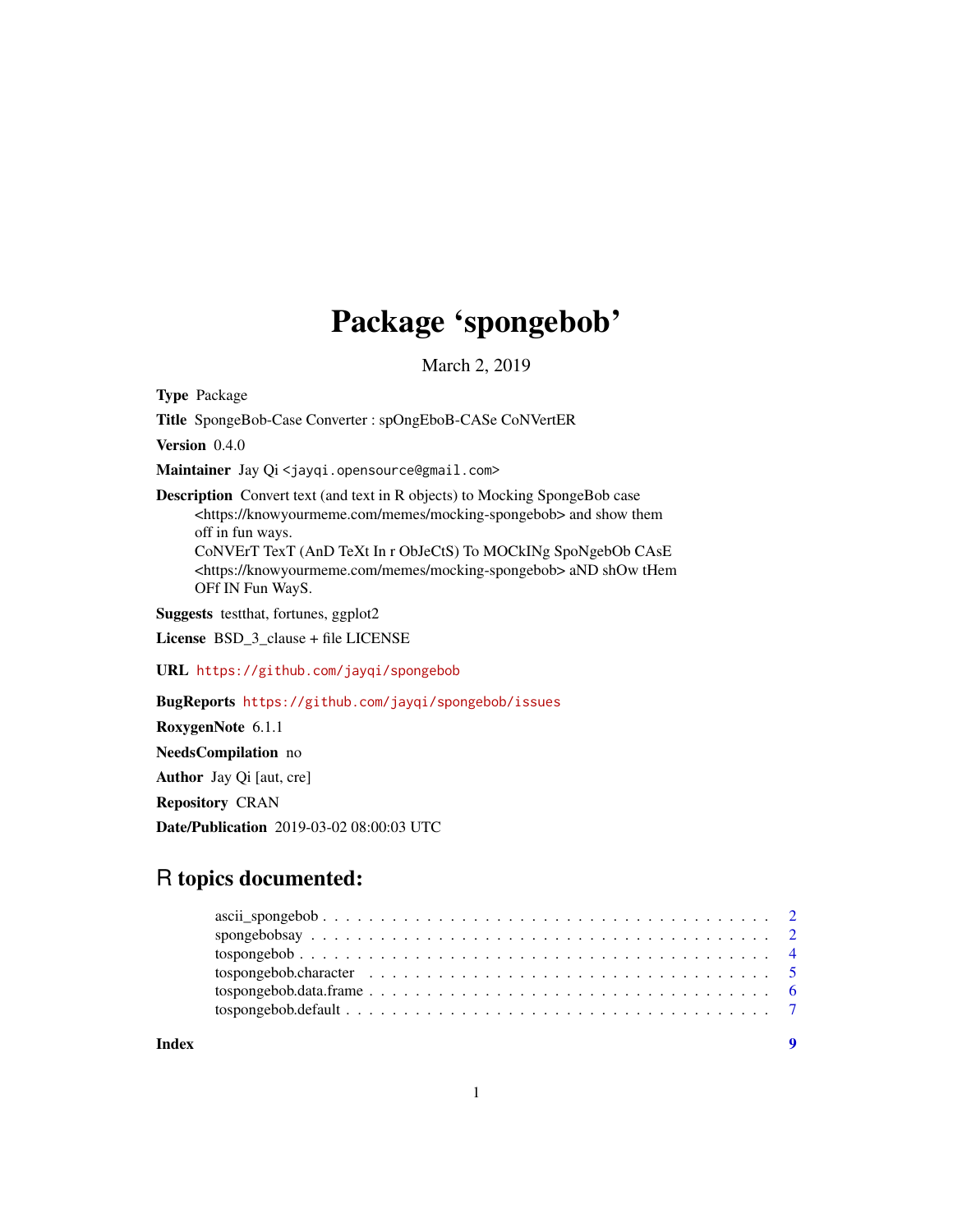<span id="page-1-2"></span><span id="page-1-0"></span>

#### Description

ASCII Mocking Spongebob used by [spongebobsay](#page-1-1). aSCIi mOckiNg SPOngEboB uSED bY [spongebobsay](#page-1-1).

#### Usage

ascii\_spongebob(print = TRUE)

#### Arguments

print a length-1 logical flag for whether to print output to console.

#### Value

a character string containing the ASCII art. Use [cat](#page-0-0) to print with proper formatting.

A CHaRACtER stRINg cONtaINiNG ThE ASciI ARt. uSe [cat](#page-0-0) TO prInT WiTH prOper FORmat-TiNg.

#### See Also

[spongebobsay](#page-1-1)

#### Examples

```
ascii_spongebob()
art <- ascii_spongebob(print = FALSE)
cat(art)
```
<span id="page-1-1"></span>spongebobsay *SpongeBob ASCII Messages : sPongEBoB aScii MesSAgEs*

#### Description

A set of functions that generate SpongeBob ASCII art with speech bubbles in the style of [cowsay.](https://en.wikipedia.org/wiki/Cowsay) a seT OF fuNctiOnS tHat GEnerAte sPONgeBOb AScIi aRT wiTH SpeEcH buBBLeS In THe sTylE OF [cOWsaY.](https://en.wikipedia.org/wiki/Cowsay)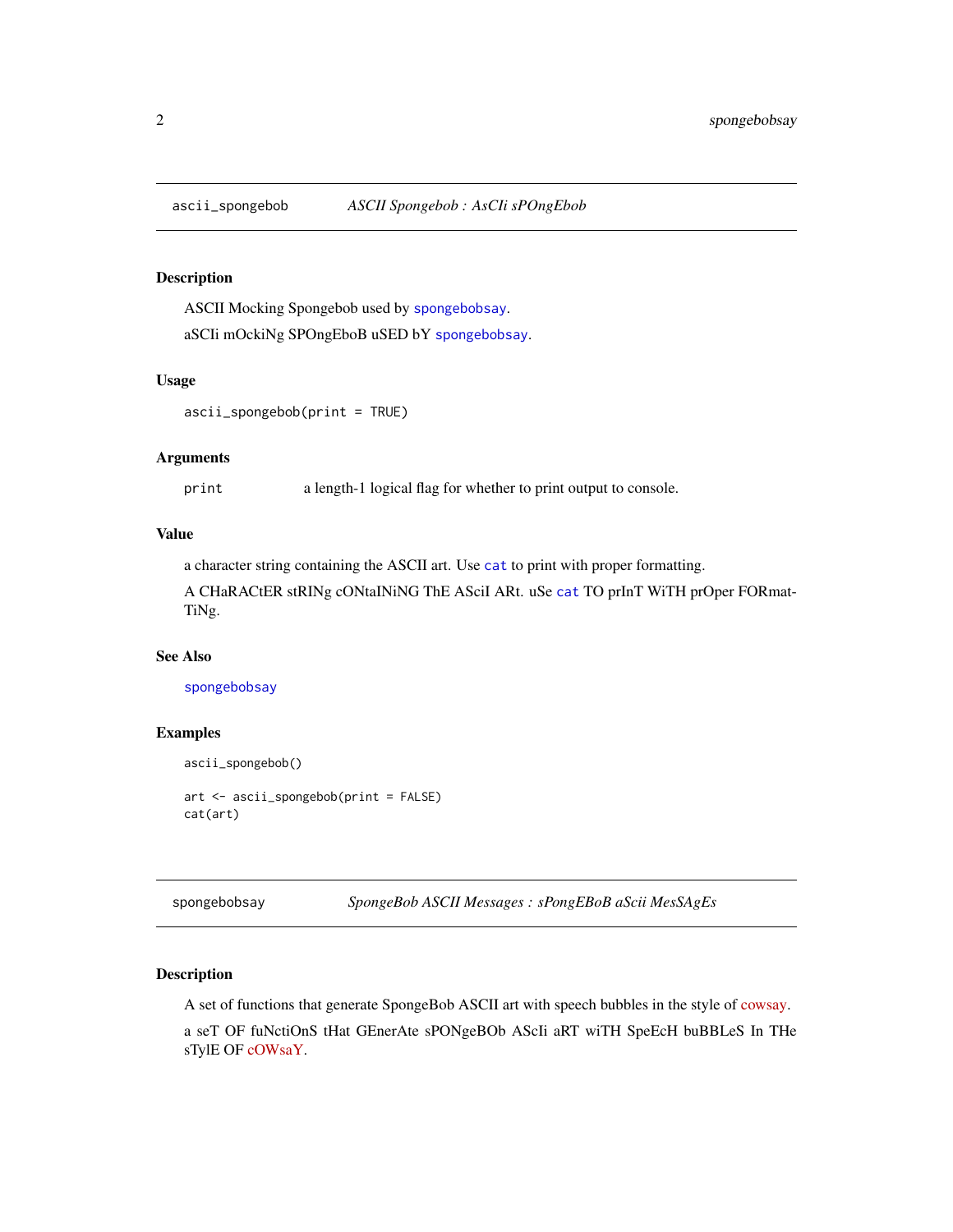#### <span id="page-2-0"></span>spongebobsay 3

#### Usage

```
spongebobsay(what, print = TRUE, width = NULL)
spongebobthink(what, print = TRUE, width = NULL)spongebobwhisper(what, print = TRUE, width = NULL)
```
#### Arguments

| what  | an object accepted by tospongebob                                            |
|-------|------------------------------------------------------------------------------|
| print | a length-1 logical, indicating whether to print output to console.           |
| width | a length-1 positive integer or numeric whole number specifying width to wrap |
|       | text                                                                         |

#### Details

These functions will convert the input to Mocking SpongeBob case using [tospongebob](#page-3-1). If the converted output is not already a character vector, it will be converted to such using [print](#page-0-0).

The ASCII SpongeBob graphic is available standalone using [ascii\\_spongebob](#page-1-2).

#### Value

a character string containing the ASCII art. Use [cat](#page-0-0) to print with proper formatting.

A CHaRACtER stRINg cONtaINiNG ThE ASciI ARt. uSe [cat](#page-0-0) TO prInT WiTH prOper FORmat-TiNg.

#### See Also

[tospongebob](#page-3-1), [ascii\\_spongebob](#page-1-2)

#### Examples

```
spongebobsay("globalVariables is a hideous hack and I will never use it.")
spongebobthink(
    "@hadley you shouldn't say you'll never use things when only two years
    later you think it's fine -- hadley"
)
spongebobwhisper(
    "it's still a hideous hack, but you just have to suck it up if you want
    your package on CRAN"
\mathcal{L}
```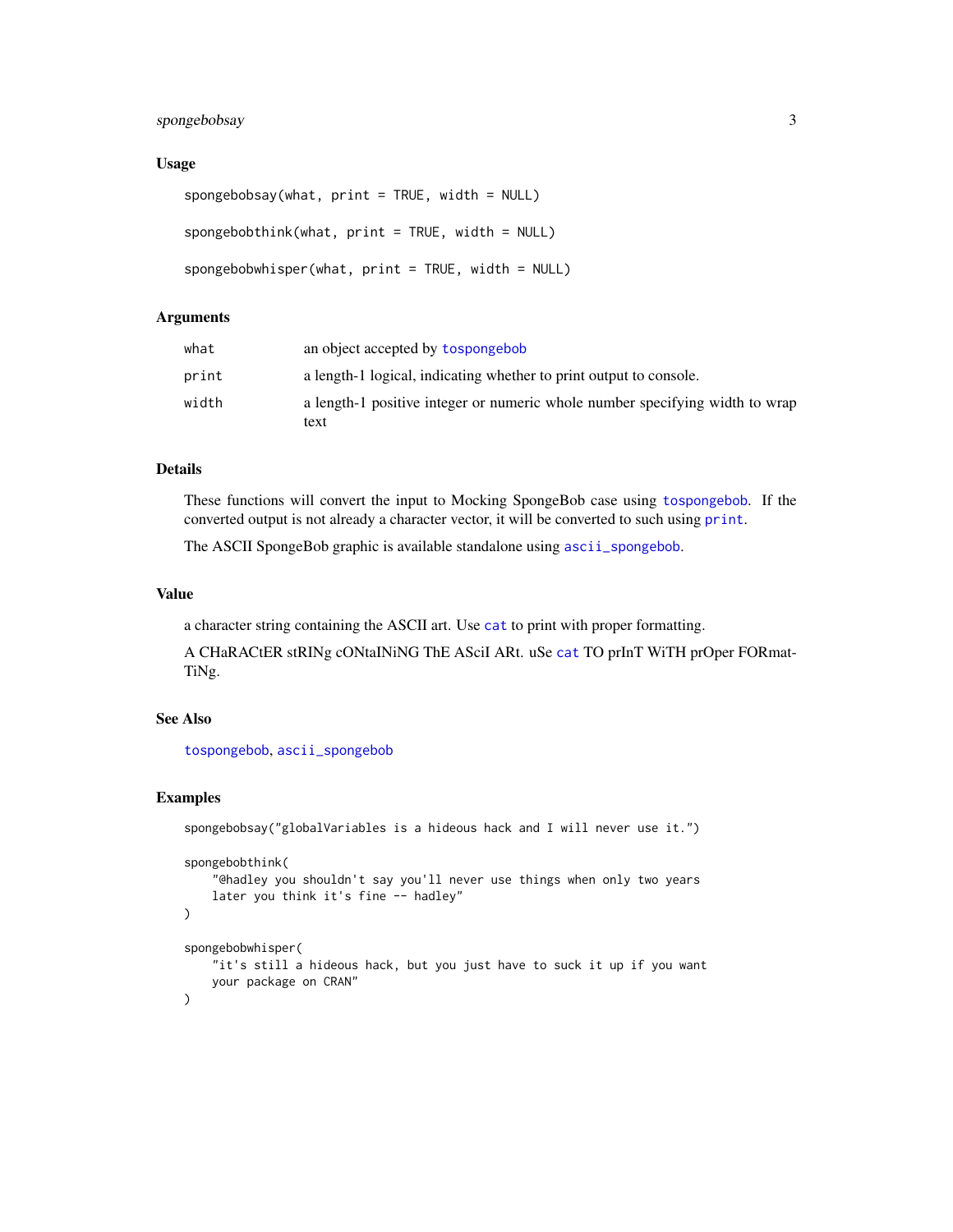#### <span id="page-3-1"></span><span id="page-3-0"></span>**Description**

tospongebob is an S3 generic function for converting text in R objects to [Mocking SpongeBob case.](https://knowyourmeme.com/memes/mocking-spongebob) The core method for character vectors will return the input character vector with case-converted elements. For other objects, it will attempt to appropriately find text and convert them.

tospongebob IS an S3 gENErIC FunCtIoN fOR cOnveRtIng Text IN r obJEcts To [MocKinG](https://knowyourmeme.com/memes/mocking-spongebob) [SpOnGEbob CasE.](https://knowyourmeme.com/memes/mocking-spongebob) tHe cOrE MEtHOd FoR CharActEr VECtorS wIll RetURN tHe INPuT chARaCTer VEcTOr WItH cASe-cONVeRTed ELeMenTS. foR oThER objECTs, iT wIlL aTtemPT tO APprOPrIAtELy fInd tEXt aNd cONvERT tHEm.

#### Usage

tospongebob(x, ...)

#### Arguments

| $\mathsf{x}$ | object with text to be converted to Mocking SpongeBob case. |
|--------------|-------------------------------------------------------------|
| .            | onlY hERe tO sATisFy R CMd CHeCk.                           |

#### Details

This section describes the (non-exported) S3 methods in more detail.

```
The core tospongebob.character method takes an input character vector and returns the same
vector with its elements converted to Mocking SpongeBob case. Names of the vector are also
converted unless parameter convert.names = FALSE. This method is then leveraged by all other
methods.
```
The default tospongebob, default method will iterate through any elements of list-like objects and attempt to convert those. It will also convert the names of the object unless parameter convert.names = FALSE. NULL values are passed through as NULL.

Additional S3 methods for the following classes have been implemented:

tospongebob.array : convert data and dimnames of an array

[tospongebob.data.frame](#page-5-1) : convert row names, column names, and convertible columns of a data.frame

tospongebob.environment : create a copy of an environment with its objects converted

tospongebob.factor : convert levels of factor vectors

tospongebob.fortune : convert the content of a [fortunes::fortune](#page-0-0) object

tospongebob.function : deparse function into a character vector, convert, and then combine into one string block

tospongebob.ggplot : convert text labels in [ggplot2::ggplot](#page-0-0) object

matrix : convert data and dimnames of a matrix

tospongebob.table : convert data and dimnames of a table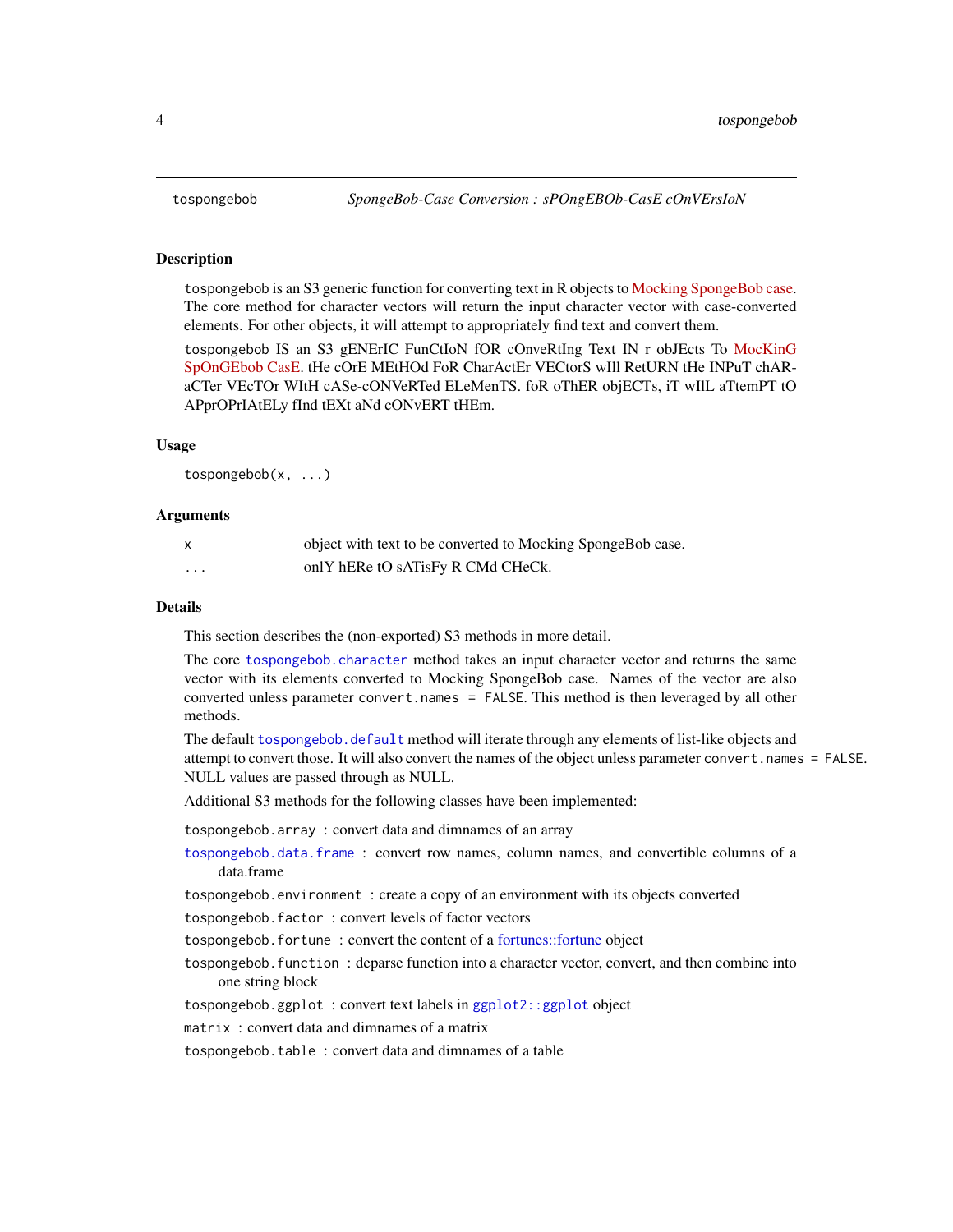#### <span id="page-4-0"></span>Value

object with its text converted to Mocking SpongeBob case. ObjECt WiTH iTS tEXt CONvErTeD TO mOCkinG SponGEBob CasE.

#### Examples

```
tospongebob("SpongeBob-Case Conversion")
tospongebob(c("S3 generic function", "Mocking SpongeBob case"))
tospongebob(packageDescription("base"))
df <- head(datasets::CO2)
tospongebob(df)
tospongebob(summary(df))
nicktoons <- list(
    spongebob = list(
        episodes = c("Help Wanted", "Reef Blower", "Tea at the Treedome"),
        characters = c("SpongeBob", "Patrick", "Squidward", "Sandy")
   ),
   hey_arnold = list(
        episodes = c("Downtown as Fruits", "Eugene's Bike"),
        characters = c("Arnold", "Gerald", "Helga")
   )
)
tospongebob(nicktoons)
```
<span id="page-4-1"></span>tospongebob.character *SpongeBob-Case Conversion for Character Vectors*

#### Description

Convert character vectors to [Mocking SpongeBob case.](https://knowyourmeme.com/memes/mocking-spongebob) This is an S3 method for character vectors. Generally, you will not be using this method directly; instead, use the S3 generic [tospongebob](#page-3-1). If you really need to use this method, you will need to do spongebob:::tospongebob.character because it is an internal method.

#### Usage

```
## S3 method for class 'character'
tospongebob(x, ..., convert.names = TRUE)
```
#### Arguments

|         | character vector with text to be converted to Mocking SpongeBob case.                |
|---------|--------------------------------------------------------------------------------------|
| $\cdot$ | only hERe tO sATisFy R CMd CHeCk.                                                    |
|         | convert, names logical, indicating whether or not to convert the names of the object |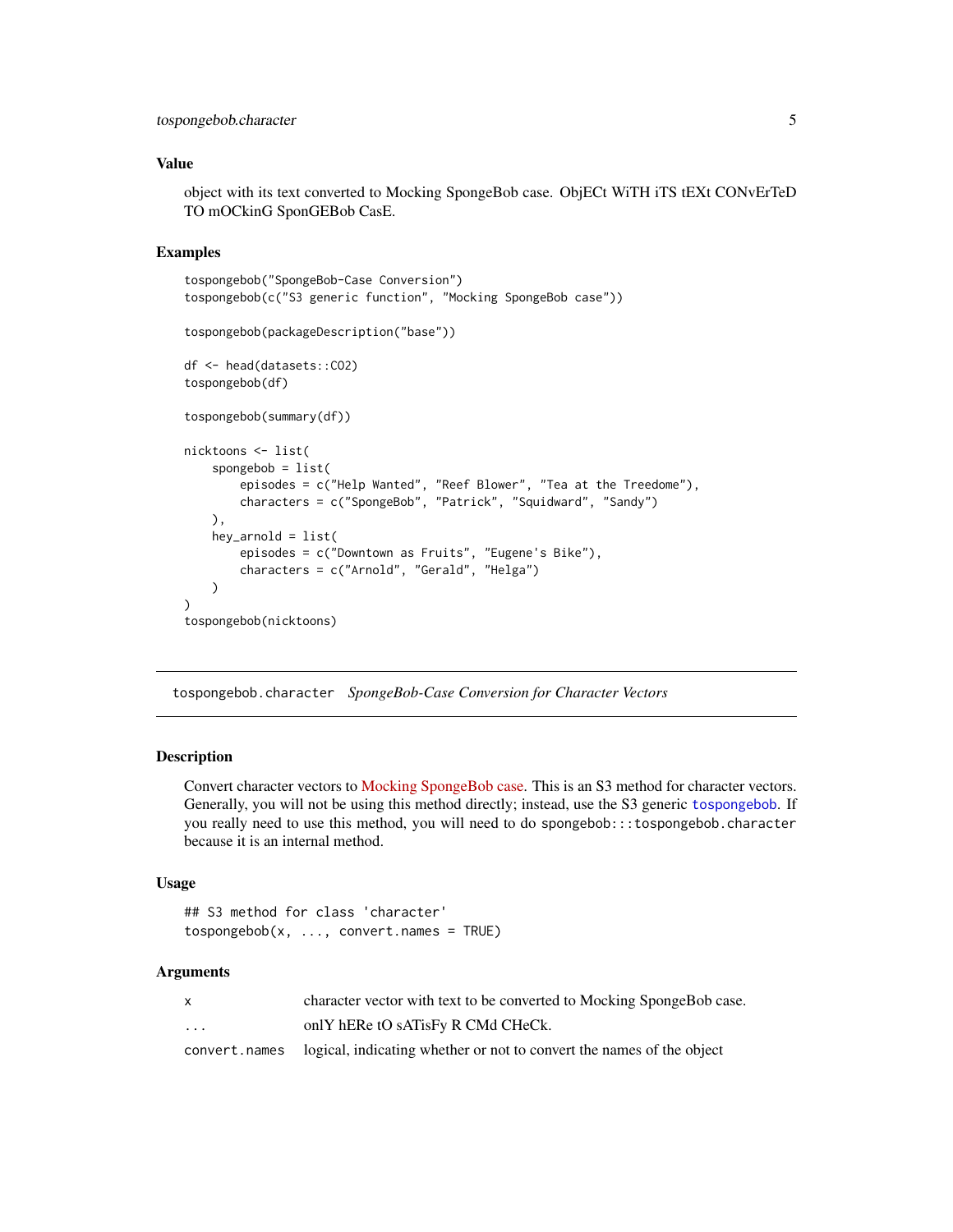#### <span id="page-5-0"></span>Value

the input vector with its text converted to Mocking SpongeBob case. tHe inPuT VecTor WItH its TeXt ConvErTed To MOckInG SPoNGebOB cASe.

#### See Also

[tospongebob](#page-3-1)

#### Examples

```
spongebob:::tospongebob.character("SpongeBob-Case Conversion")
spongebob:::tospongebob.character(c(
    "S3 generic function",
    "Mocking SpongeBob case"
))
```
<span id="page-5-1"></span>tospongebob.data.frame

*SpongeBob-Case Conversion for Data Frames*

#### Description

Convert data.frame objects to [Mocking SpongeBob case.](https://knowyourmeme.com/memes/mocking-spongebob) This is the S3 method for data.frame objects. Generally, you will not be using this method directly; instead, use the S3 generic [tospongebob](#page-3-1). If you really need to use this method, you will need to do spongebob:::tospongebob.data.frame because it is an internal method.

This method will convert character and factor columns to Mocking SpongeBob case. It will also optionlly convert column and row names, enabled by default.

#### Usage

```
## S3 method for class 'data.frame'
tospongebob(x, ..., convert.rownames = TRUE,convert.colnames = TRUE)
```
#### Arguments

```
x data.frame with text to be converted to Mocking SpongeBob case.
... only hERe tO sATisFy R CMd CHeCk.
```
convert.rownames

logical, indicating whether or not to convert the row names of the data.frame convert.colnames

logical, indicating whether or not to convert the column names of the data.frame

#### Value

data.frame with its text converted to Mocking SpongeBob case.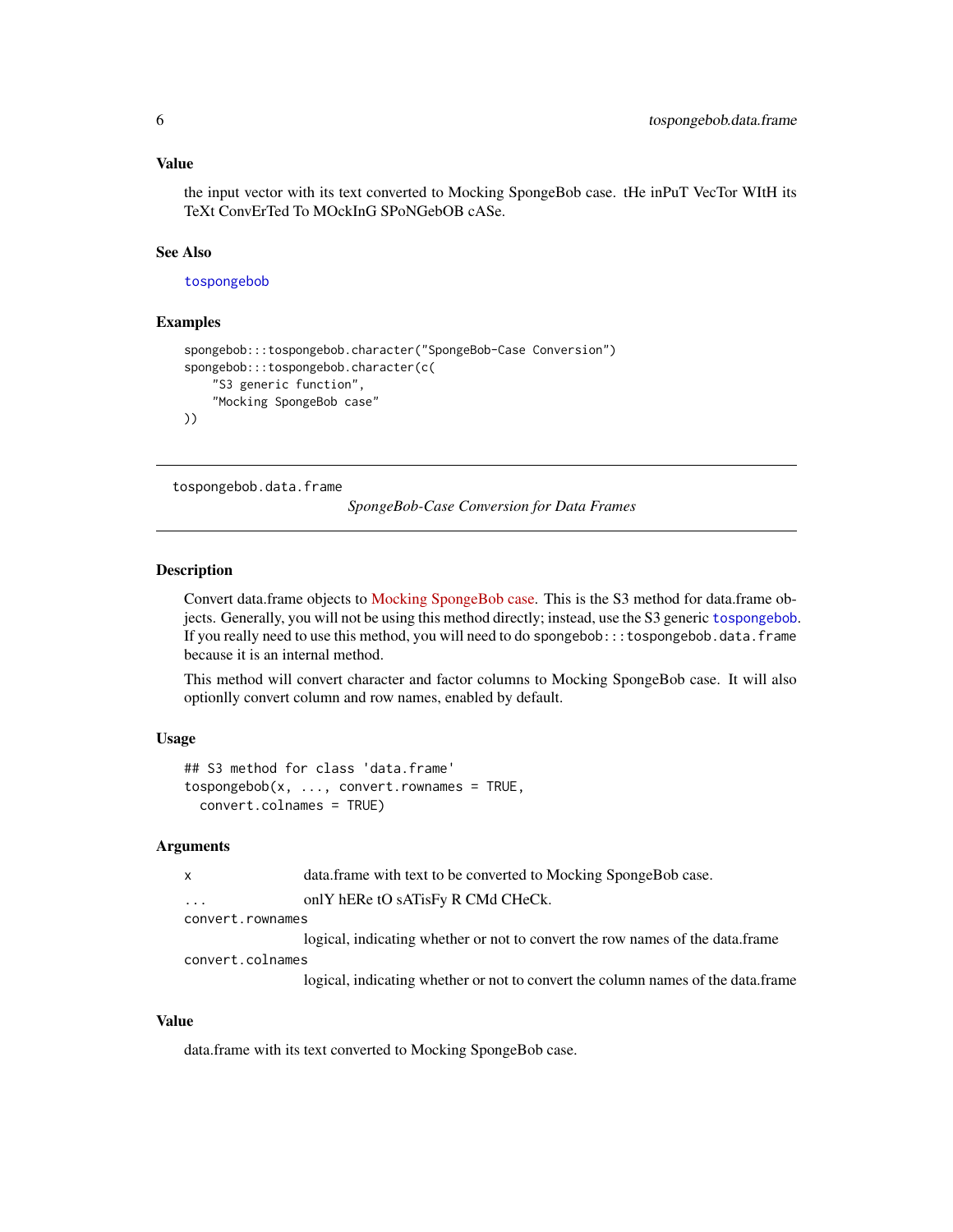#### <span id="page-6-0"></span>tospongebob.default 7

#### See Also

[tospongebob](#page-3-1)

#### Examples

df1 <- head(datasets::CO2) tospongebob(df1)

df2 <- head(datasets::mtcars) tospongebob(df2)

<span id="page-6-1"></span>tospongebob.default *SpongeBob-Case Conversion for List-like Objects*

#### Description

Convert list-like objects to [Mocking SpongeBob case.](https://knowyourmeme.com/memes/mocking-spongebob) This is the default S3 method the S3 generic [tospongebob](#page-3-1). Generally, you will not need to use this method directly; instead, use [tospongebob](#page-3-1). If you really need to use this method, you will need to do spongebob:::tospongebob.default because it is an internal method.

#### Usage

## Default S3 method:  $tospongebob(x, ..., convert.names = TRUE)$ 

#### Arguments

| x                       | object with text to be converted to Mocking SpongeBob case.                          |
|-------------------------|--------------------------------------------------------------------------------------|
| $\cdot$ $\cdot$ $\cdot$ | only hERe tO sATisFy R CMd CHeCk.                                                    |
|                         | convert, names logical, indicating whether or not to convert the names of the object |

#### Value

object with its text converted to Mocking SpongeBob case. ObjECt WiTH iTS tEXt CONvErTeD TO mOCkinG SponGEBob CasE.

#### See Also

[tospongebob](#page-3-1)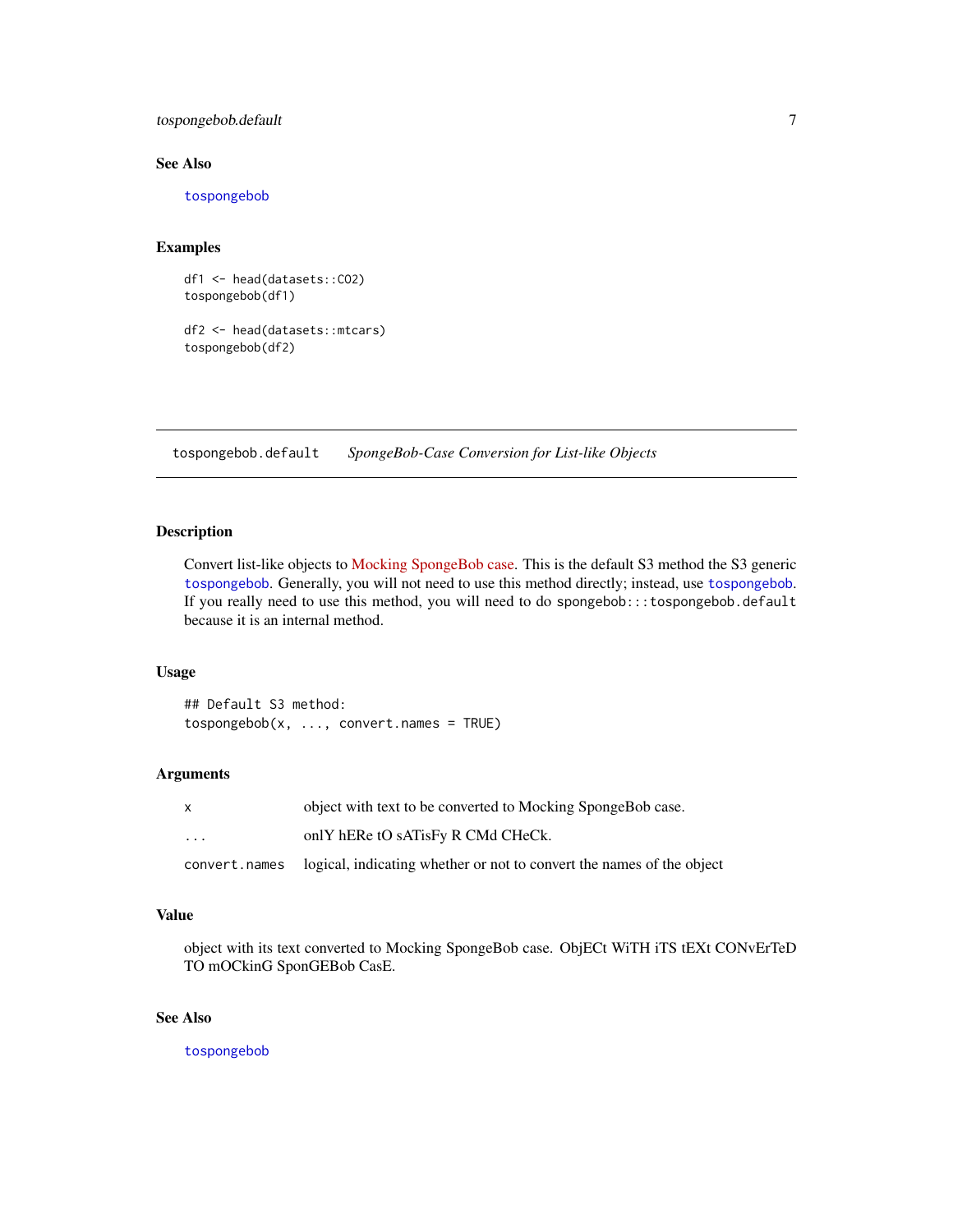#### Examples

```
nicktoons <- list(
   spongebob = list(
        episodes = c("Help Wanted", "Reef Blower", "Tea at the Treedome"),
        characters = c("SpongeBob", "Patrick", "Squidward", "Sandy")
   ),
   hey_arnold = list(
        episodes = c("Downtown as Fruits", "Eugene's Bike"),
        characters = c("Arnold", "Gerald", "Helga")
   \lambda)
spongebob:::tospongebob.default(nicktoons)
```